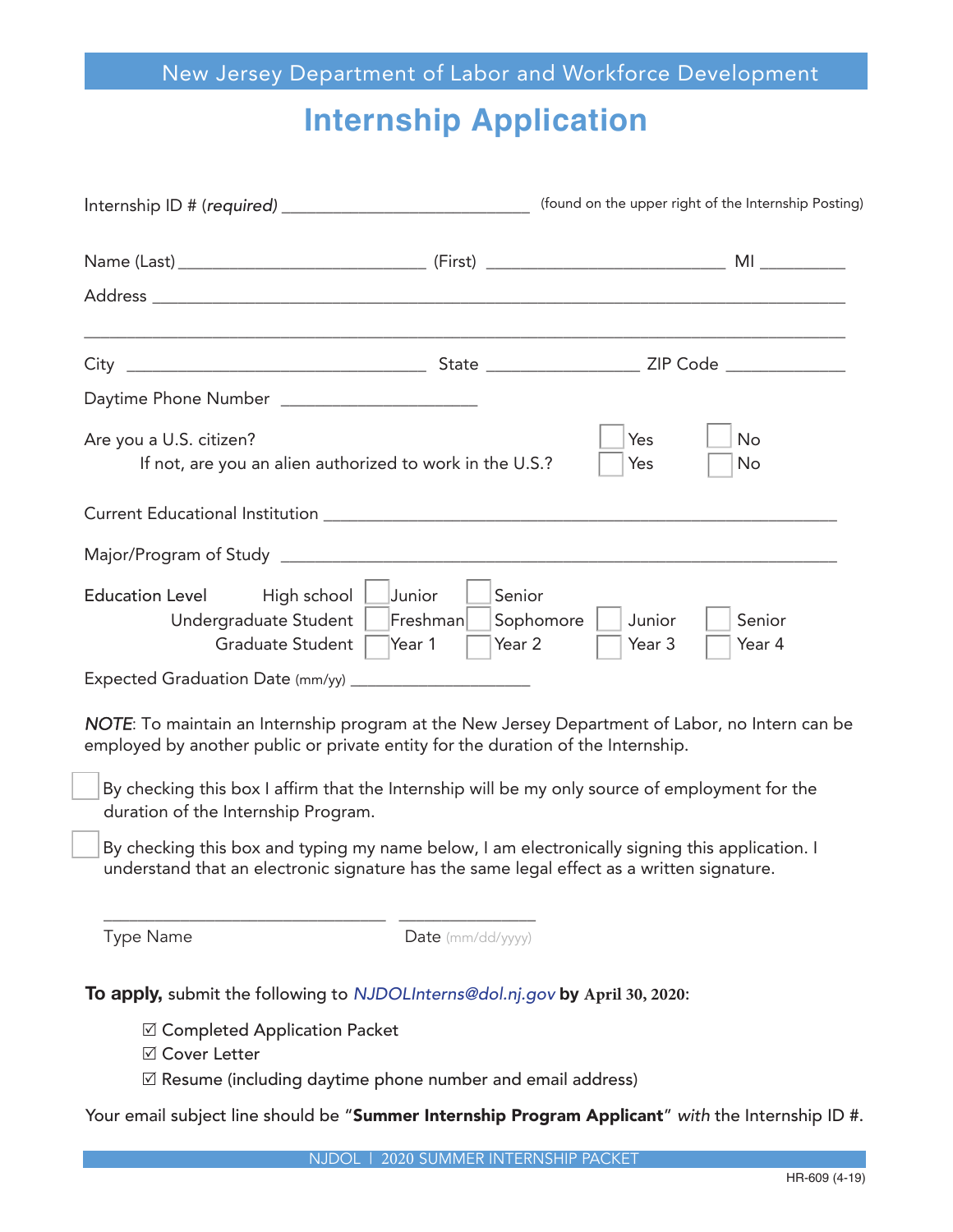#### New Jersey Department of Labor and Workforce Development

## **Affirmative Action Information**

This form is not part of your application for employment and is considered confidential information that will not be used in any hiring decision. The information obtained is to comply with State and Federal record keeping and reporting requirements and will be filed separately by the agency's Diversity Officer. Your cooperation is appreciated.

Job applicants are considered for all positions without regard to race, creed, color, national origin, sex, affectations or sexual orientation, age, religion, marital or veteran status, or disability.

| Date _____________________ (mm/dd/yy)                                                                                            |                     |                      |  |  |
|----------------------------------------------------------------------------------------------------------------------------------|---------------------|----------------------|--|--|
|                                                                                                                                  |                     |                      |  |  |
| <b>Referral Source</b>                                                                                                           |                     |                      |  |  |
| Employee<br>Advertisement                                                                                                        | Relative<br>Walk-In | <b>NJDOL Website</b> |  |  |
| School/College Program Employment Agency<br><b>College Employment Website</b>                                                    |                     |                      |  |  |
| Other                                                                                                                            |                     |                      |  |  |
|                                                                                                                                  |                     |                      |  |  |
|                                                                                                                                  |                     |                      |  |  |
|                                                                                                                                  |                     |                      |  |  |
| Female<br>Male<br>Sex                                                                                                            |                     |                      |  |  |
| <b>Race</b>                                                                                                                      |                     |                      |  |  |
| American Indian or Native Alaskan                                                                                                | Asian               |                      |  |  |
| <b>Black or African American</b><br>Native Hawaiian or Pacific Islander                                                          |                     |                      |  |  |
| White                                                                                                                            | 2 or More           |                      |  |  |
| <b>Ethnicity</b><br>Hispanic*                                                                                                    | Non-Hispanic        |                      |  |  |
| * Persons of Mexican, Puerto Rican, Cuban, Central or South American, or other<br>Spanish culture or origin, regardless of race. |                     |                      |  |  |

## TO BE COMPLETED BY APPLICANT – NOT FOR INTERVIEW PURPOSES TO BE FILED SEPARATELY WITH THE DOL DIVERSITY OFFICER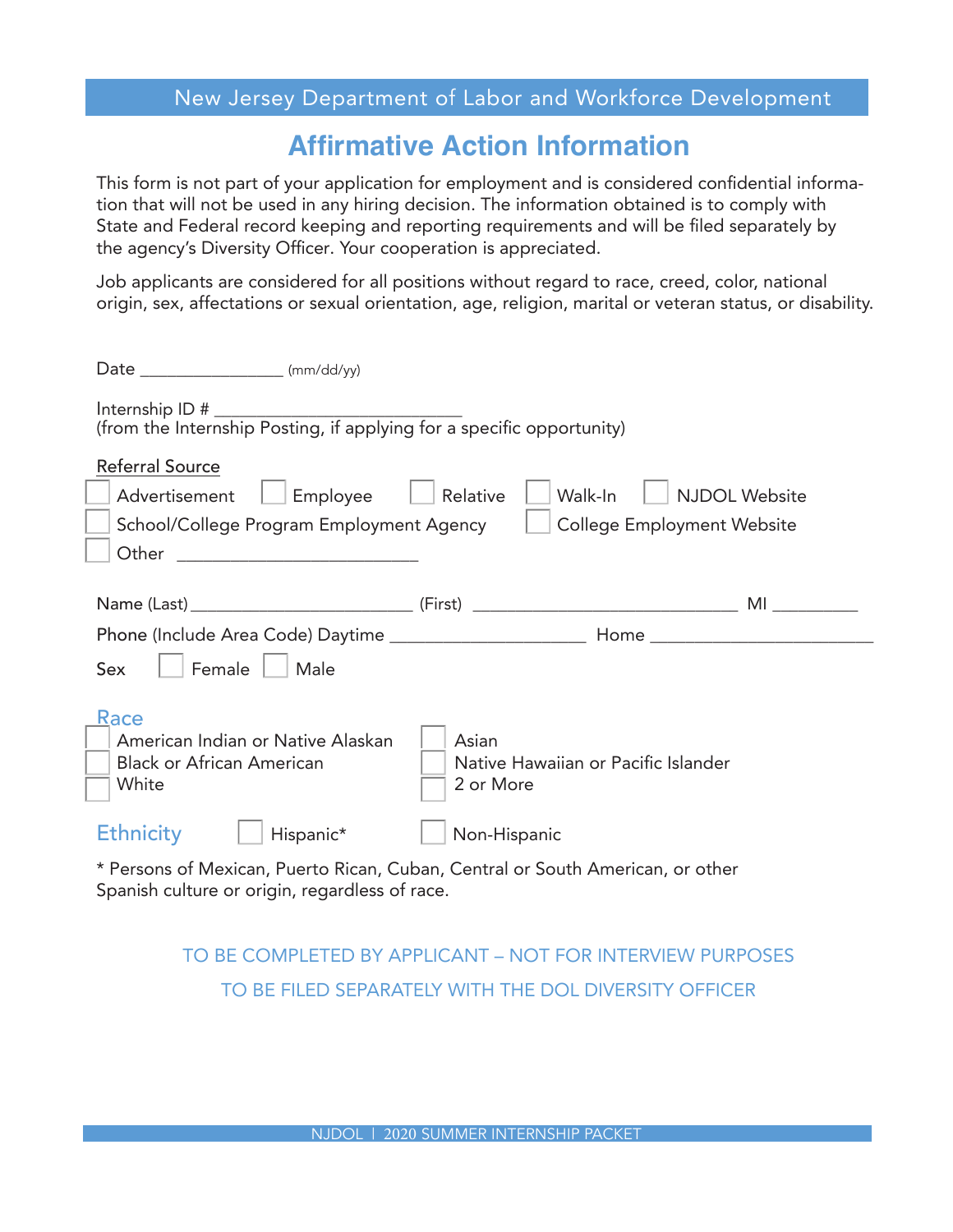#### **Personal Relationships Disclosure**

In accordance with the Uniform Ethics Code adopted by the NJ State Ethics Commission and the State Policy Prohibiting Discrimination in the Workplace, the Department of Labor and Workforce Development (NJDOL) requires the disclosure of all relatives, consensual personal relationships, and cohabitants. No NJDOL employee may supervise or exercise any authority with regard to personnel actions involving his/ her relative, anyone with whom there is a consensual personal relationship, or anyone with whom they cohabit.

Relative means an individual's spouse/domestic partner/civil union partner1 or the individual or spouse's/ domestic partner's/civil union partner's parent, child, brother, sister, aunt, uncle, niece, nephew, cousin, grandparent, grandchild, son-in-law, daughter-in-law, stepparent, stepchild, stepbrother, stepsister, half-brother or half-sister, whether the relative is related to the individual or the individual's spouse/domestic partner/civil union partner by blood, marriage or adoption, blood, marriage or adoption.

**Consensual personal relationship** means marriage, engagement, dating or other ongoing romantic or sexual relationships.

**Cohabitant** means non-related persons who share a household under circumstances where there is financial interdependence.

NJDOL requires the disclosure of all relatives and consensual personal relationships to be promptly reported directly to the Division of Human Capital Strategies (HCS) Director's Office. Confidentiality shall be maintained to the extent possible and practicable. This information may be shared with NJDOL's Equal Employment Opportunity Office ("EEO Office") and/or the NJDOL Ethics Office as deemed necessary. Upon receiving notice of the relationship, HCS may address any situation as necessary in consultation with the EEO Office and/or the Ethics Officer. This may include, but is not limited to, changing the reporting relationships or transferring any employees/interns involved. Failure to provide notification to HCS may result in discipline up to and including termination and the denial of legal representation and indemnification by the State in the event that a lawsuit is filed having a connection with a personal relationship. Employees are under a continuing obligation to promptly report personal relationships that develop during the course of their employment.

I DO NOT have a relative or a consensual personal relationship, as defined above, with anyone working for the Department of Labor and Workforce Development.

I DO have a relative or a consensual personal relationship, as defined above, with anyone working for the Department of Labor and Workforce Development identified as follows:

| <b>Name</b>                   | Relationship | Division and Work Location |
|-------------------------------|--------------|----------------------------|
|                               |              |                            |
|                               |              |                            |
| $\overline{\phantom{0}}$<br>. | $\sim$       |                            |

NO<sub>1</sub>

Do you need more space for disclosure?  $\Box$  YES (Write disclosure on next page.)

I certify that the information on this form to the best of my knowledge and belief is true, complete and accurate. I understand that any misleading or incorrect information, willful misstatement, or omission of a material fact may be just cause for disciplinary action up to and including termination. I understand my obligation to promptly report personal relationships that develop during the course of my employment.

Applicant's Name \_\_\_\_\_\_\_\_\_\_\_\_\_\_\_\_\_\_\_\_\_\_\_\_\_\_\_\_\_\_\_\_\_\_\_\_\_\_\_\_\_\_\_\_ Date \_\_\_\_\_\_\_\_\_\_\_\_\_\_\_\_\_\_\_\_\_

(mm/dd/yy)

Applicant's Signature\_\_\_\_\_\_\_\_\_\_\_\_\_\_\_\_\_\_\_\_\_\_\_\_\_\_\_\_\_\_\_\_\_\_\_\_\_\_\_\_\_\_

NJDOL | 2020 SUMMER INTERNSHIP PACKET